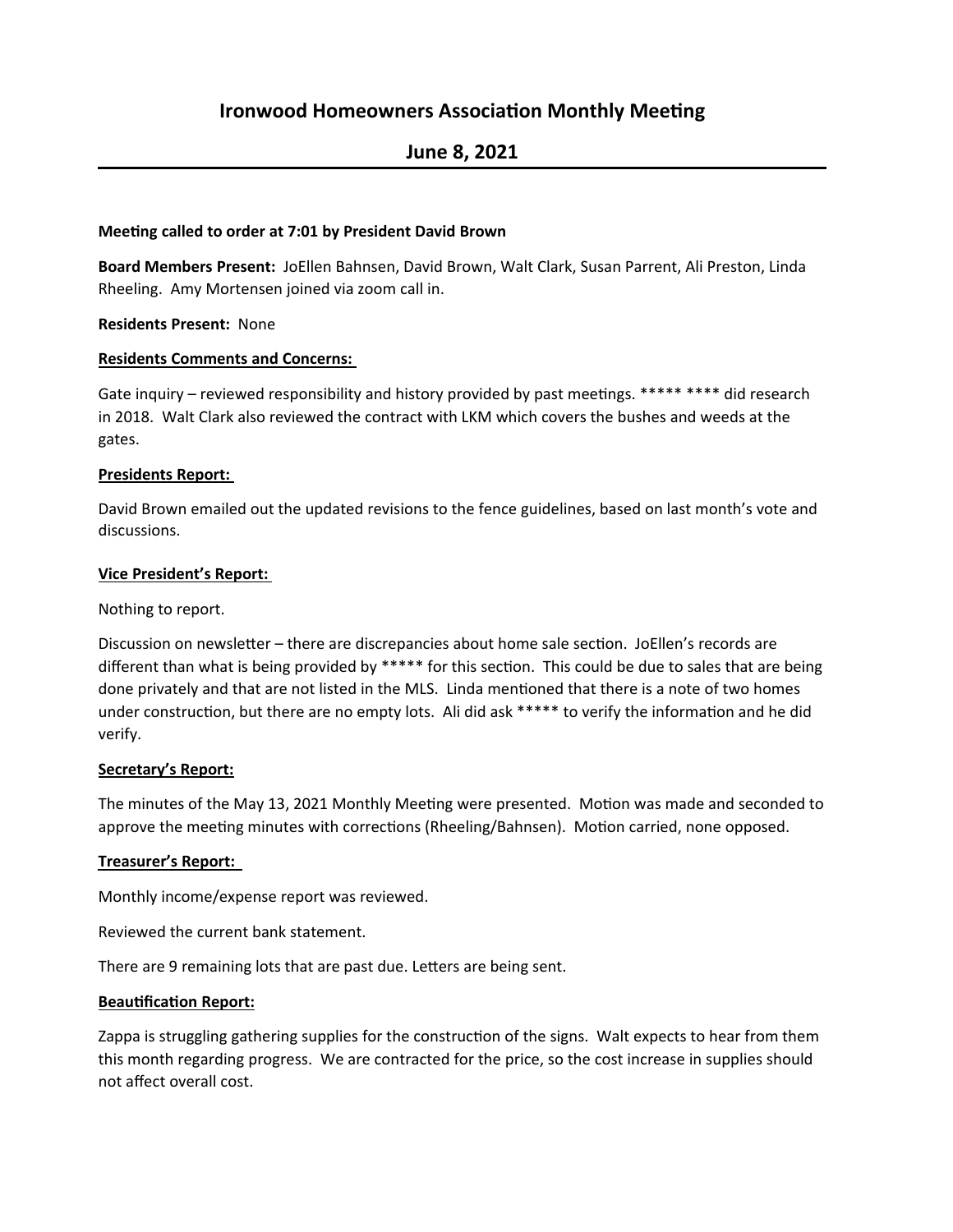LKM has replaced plants at North entrance. They are able to water the newly planted area. The cost is \$50 to water. JoEllen suggested that Walt approves the watering expense prior to them coming out. All agreed, either phone call or email to create a record.

Walt received a few phone calls regarding grass on the berm.

#### **Communications Report:**

June newsletter – at the printer, looking to send out once received hopefully next Monday (6/14/21).

Reviewed ihoa.org – unique visitors have increase, suspected due to increase of selling.

#### **Covenants Report:**

Followed up regarding home on cul-de-sac due to landscaping concerns. The home has been sold and concerns expected to resolve.

#### **SUV/Government Report:**

Jim was not present.

## **Newcomers Report:**

Chris was not present.

## **Old Business:**

Bylaw Review:

Susan Parrent questioned membership and voting. Wording was reviewed and decision was to leave as written. Each home is allotted one vote, while home ownership grants membership.

Ali Preston questioned the need for a policy book, since we plan to implement new fence guidelines. Amy Mortensen agreed that having a third document may not be needed and a policy book would require annual revisions due to new board membership annually. David Brown is hopeful with the passing of the Bylaw updates there will not be a need for a policy book.

Linda Rheeling questioned Legal Documents article 6.3 or 9 (depending on revision date). This was deleted as it was repetitive to description of deposits listed under the treasurer duties.

# Fence Guidelines:

Discussion on mower size and requirements for fence from property edge. It was discussed that professional landscapers have different sized mowers and will be able to accommodate a push mow to a residential rider size. It was discussed that we may leave it as the revision states 3 feet, since this will allow each property owner to maintain their yard line.

It was again observed the number of homes with fences that have a shared fence line. As they are wanting to be updated and replaced, they will need to adhere to the current fence guidelines. This will be stated in the fence guidelines to ensure clarity.

Meeting with Jay Reece: